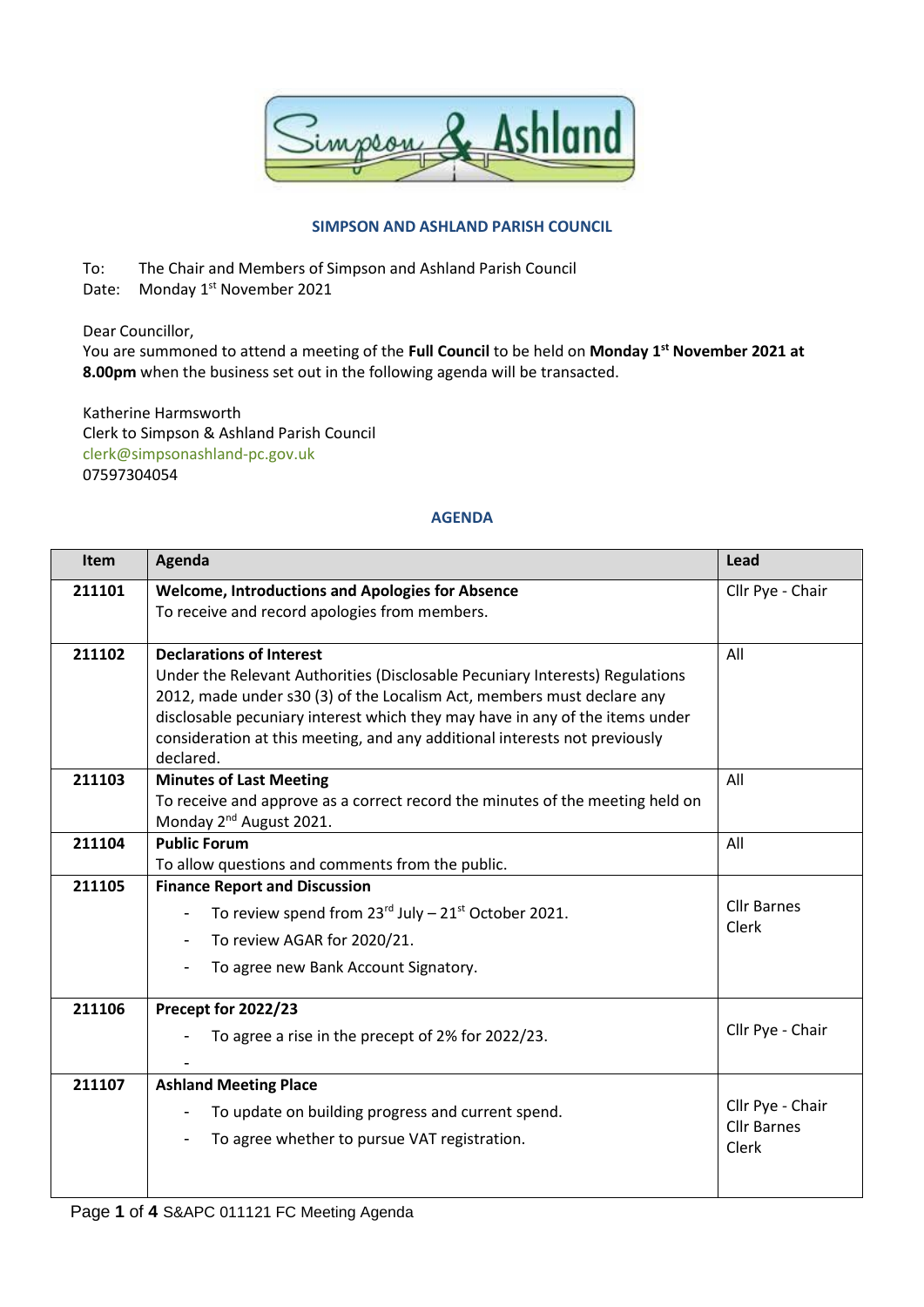| 211108 | <b>Simpson Village Hall Reopening</b>                                                                                                       | <b>Working Group</b>                      |  |
|--------|---------------------------------------------------------------------------------------------------------------------------------------------|-------------------------------------------|--|
|        | To receive update from working group.                                                                                                       | Representative                            |  |
| 211109 | <b>Open Space</b>                                                                                                                           |                                           |  |
|        | - To receive update on our open spaces.                                                                                                     | <b>Cllr Thornton</b>                      |  |
|        | - To update on the Towpath Clear up.<br>- To receive an update on Flood Management.                                                         | <b>Cllr Eatwell</b><br><b>Cllr Barnes</b> |  |
|        |                                                                                                                                             |                                           |  |
| 211110 | <b>Planning Applications</b>                                                                                                                | <b>Cllr Barnes</b>                        |  |
|        | (21/02173/FUL) 426 Simpson - Erection of a ground floor front and<br>side extension.                                                        |                                           |  |
|        | (21/02627/FUL) 392 Simpson - Demolition of existing detached<br>garage and outbuilding and erection of single-story rear/side<br>extension. |                                           |  |
|        | (21/02027/FUL) 203 Simpson - Erection of ground floor rear<br>extension and heightening of chimney.                                         |                                           |  |
|        | (20/01529/FUL) Five Acres - Outcome of appeal process.                                                                                      |                                           |  |
| 211111 | <b>Children and Young People</b>                                                                                                            | Cllr Ezeh                                 |  |
|        | To agree on whether to subsidise a youth club one day per week at<br>a cost of £35.                                                         |                                           |  |
| 211112 | <b>Other Business</b>                                                                                                                       |                                           |  |
|        | To receive an update on the recent Traffic Survey                                                                                           | <b>Cllr Barnes</b>                        |  |
|        |                                                                                                                                             |                                           |  |
| 211113 | <b>Review of Standing Orders</b>                                                                                                            | All                                       |  |
| 211114 | <b>Review of Delegated Decisions</b>                                                                                                        | All                                       |  |
| 211115 | <b>Confidential Item - Review of Member of Staffs Pay</b>                                                                                   | All                                       |  |
| 211116 | To note that the next meeting of the Full Council will be held on a date to                                                                 | All                                       |  |
|        | be agreed at this meeting.                                                                                                                  |                                           |  |

**MEMBERS OF THE PUBLIC ARE WELCOME TO ATTEND Please email clerk to advise of attendance** [clerk@simpsonashland-pc.gov.uk](mailto:clerk@simpsonashland-pc.gov.uk)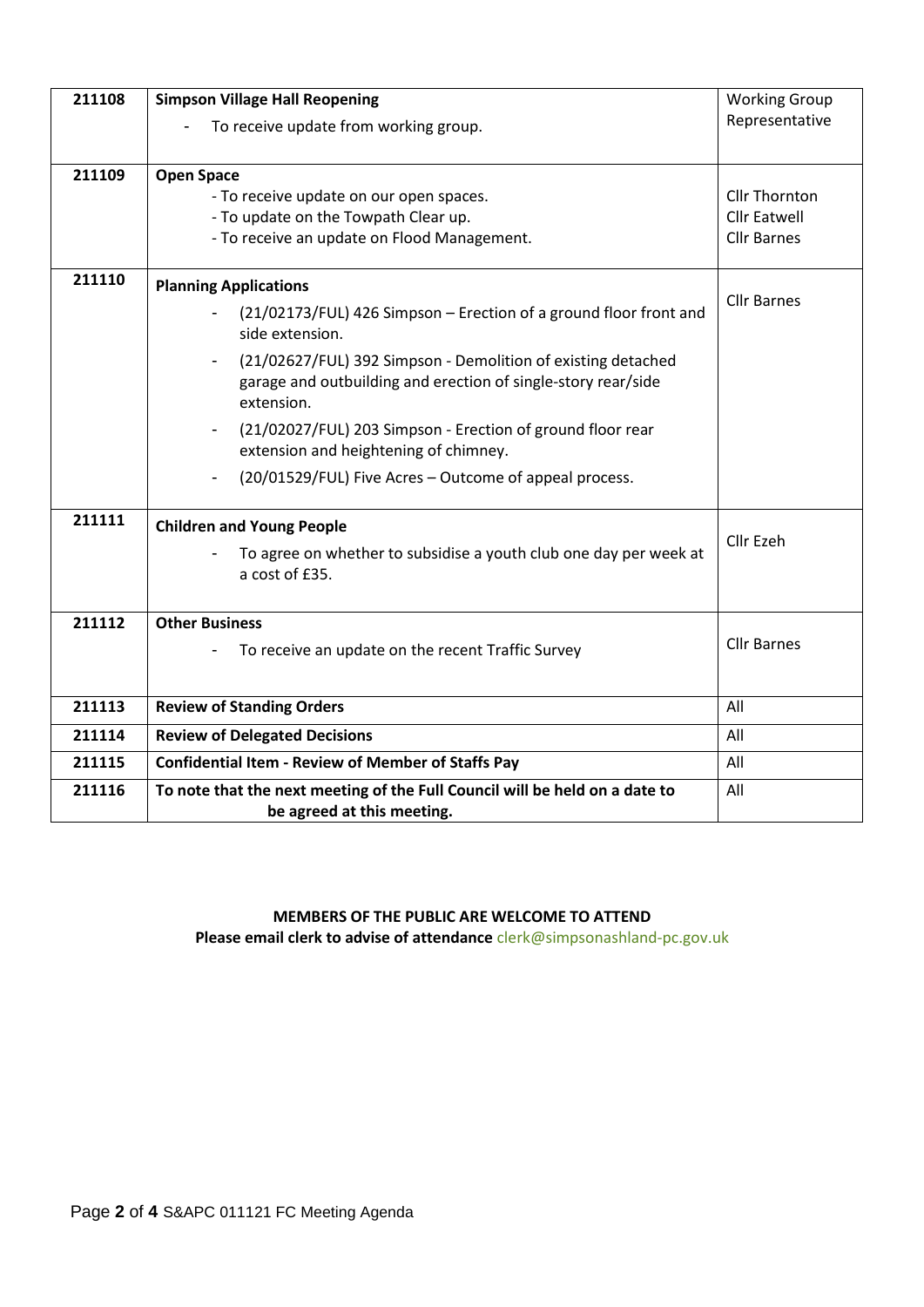## **Simpson & Ashland PC - Financial Summary 21/10/2021**

| Category                           | <b>Budget</b>          |   | Actual                   | <b>EOY Projection</b> |
|------------------------------------|------------------------|---|--------------------------|-----------------------|
|                                    |                        |   |                          |                       |
| Income                             |                        |   |                          |                       |
| Precept (2% increase on 2020/21)   | 56,900.00<br>£         |   | £ 56,900.00              |                       |
| MKC Grant income                   | £                      |   | £0.00                    |                       |
| Village Hall hire                  | £<br>4,000.00          | £ |                          |                       |
| VAT reclaim                        | £<br>1,500.00          |   | £3,181.59                |                       |
| Other                              | £                      | £ | 4,700.00                 |                       |
| <b>Total income</b>                | £ 62,400.00            |   | £ 64,781.59              |                       |
| <b>Expenditure</b>                 |                        |   |                          |                       |
| Admin and expenses                 | £2,000.00 £            |   | 228.57                   |                       |
| ICT                                | £1,000.00 £            |   | 339.37                   |                       |
| Audit                              | £750.00 £              |   | 900.00                   |                       |
| Dog bin cleaning                   | £2,200.00              |   | £800.56                  |                       |
| Insurance                          |                        |   | 849.89                   |                       |
|                                    | £1,800.00 £            |   |                          |                       |
| Memberships/Subs                   | $£450.00$ £            |   | 395.11                   |                       |
| Newsletter                         | £2,500.00 £            |   | 1,434.10                 |                       |
| Salaries                           | £18,000.00 £           |   | 3,640.58                 |                       |
| Community Involvement Resource     | £1,000.00 £            |   | $\overline{\phantom{a}}$ |                       |
| Climate Change Initiatives         | £3,000.00 £            |   | $\overline{\phantom{a}}$ |                       |
| Community events                   | £4,000.00 £            |   | $\overline{a}$           |                       |
| Community projects                 | £4,000.00 £            |   | 1,023.00                 |                       |
| <b>Youth Focussed Activities</b>   | £4,000.00 £            |   | 1,000.00                 |                       |
| Village Hall maintenance           | £3,000.00 £            |   | 5,107.92                 |                       |
| Village Hall utilities             | £2,800.00 £            |   | 718.33                   |                       |
| <b>Meeting Place Maintenance</b>   | £1,000.00              |   |                          |                       |
| <b>Meeting Place Utilities</b>     | £2,000.00              |   |                          |                       |
| <b>Devolved Services</b>           |                        |   |                          |                       |
| Grants                             | £3,300.00 £            |   | 200.00                   |                       |
| Purchase of asset                  | £2,000.00              |   |                          |                       |
|                                    |                        |   |                          |                       |
| <b>Ashland Meeting Place Costs</b> |                        | £ | 5,987.51                 |                       |
| <b>Total expenses</b>              | £58,800.00 £ 22,624.94 |   |                          |                       |
| <b>Surplus/Deficit</b>             | £<br>3,600.00          |   | £ 42,156.65              | £                     |
|                                    |                        |   |                          |                       |
| Contribution to devolution         |                        |   |                          |                       |
| <b>Reserves</b>                    | <b>Actual</b>          |   |                          |                       |
|                                    | 21/10/2021             |   |                          |                       |
|                                    |                        |   |                          |                       |
| <b>Bank accounts</b>               | £208,312.34            |   |                          |                       |
| Current account                    | 105,031.39             |   |                          |                       |
| Savings account                    | 79,694.92              |   |                          |                       |
| <b>S106</b>                        | 23,586.03              |   |                          |                       |
|                                    |                        |   |                          |                       |
| <b>Earmarked reserves</b>          |                        |   |                          |                       |
| Devolved services                  | £54,611.00             |   |                          |                       |
| Village Hall maintenance           | £10,000.00             |   |                          |                       |
| <b>Election costs</b>              | £5,000.00              |   |                          |                       |
| Operational float                  | £17,000.00             |   |                          |                       |
| Ashland meeting place costs        | £79,689.54             |   |                          |                       |
|                                    |                        |   |                          |                       |
|                                    | £166,300.54            |   |                          |                       |
| <b>General reserves</b>            | £ 42,011.80            |   |                          |                       |